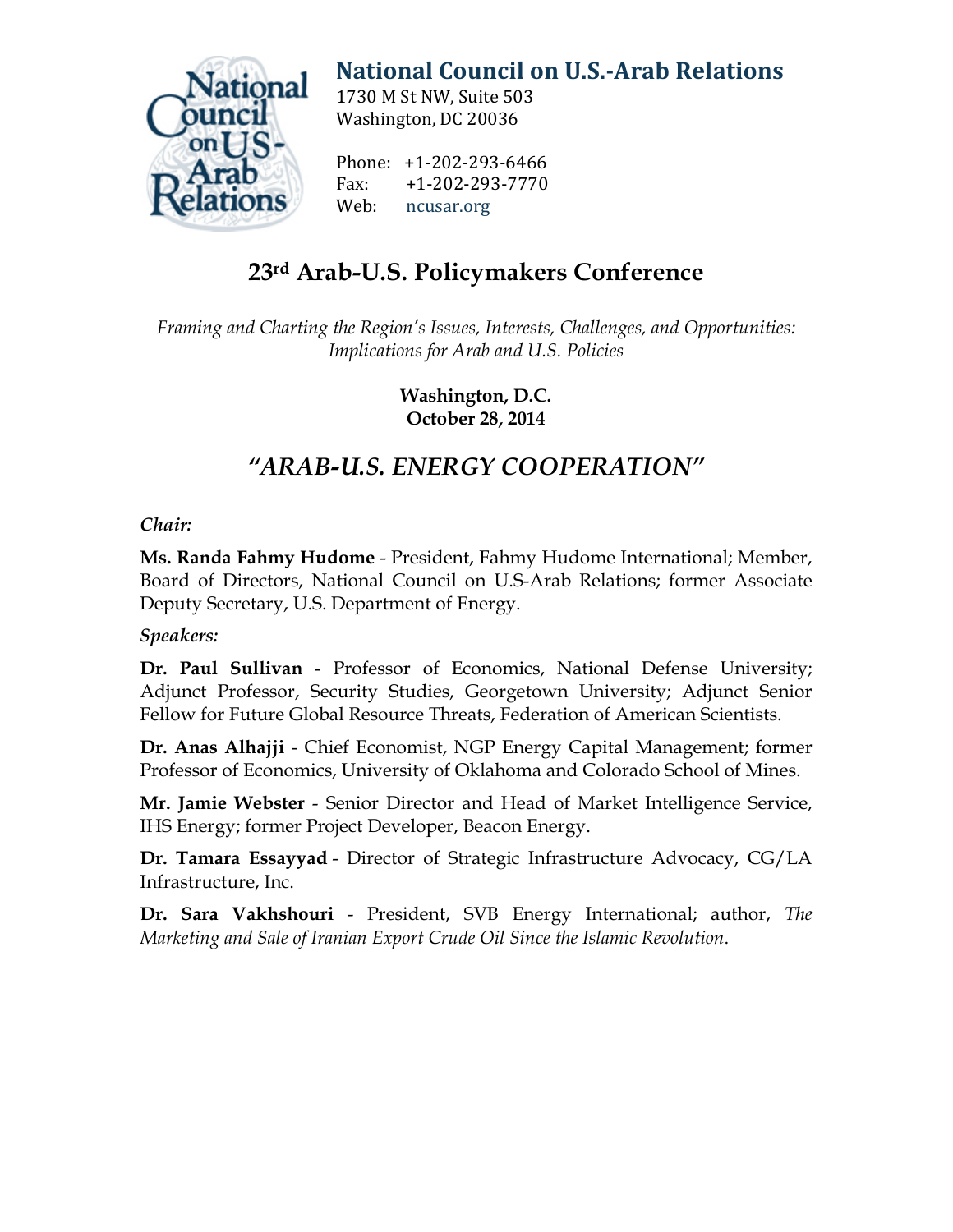#### *Remarks as delivered.*

**[Ms. Randa Fahmy Hudome]** Good morning, everyone.

Your Royal Highness, your excellencies, ambassadors, distinguished guests, officials, former officials, and attendees, particularly members of the military, we're honored to have you with us this morning.

As Dr. Anthony mentioned one of the most important issues we are focusing on today is our cooperation with the Arab world and how U.S. policymakers can implement policies with respect to that. This morning, of course, our focus is going to be on U.S. energy cooperation, but as many of you know our cooperation with the Arab world isn't just focused on energy. As reflected by the rest of our panels today and tomorrow, you will see U.S. defense cooperation with the Arab world, the geopolitical cooperation, of course the finance and business cooperation, and not to be undone by the GCC cooperation with the U.S., which makes it all the more important, as Dr. Anthony mentioned, the U.S.- GCC Corporate Cooperation Council that I've agreed to chair with my colleague Elizabeth Woosen, who's here in the audience as well.

So in setting the stage for our panel today and our distinguished guests that we have on our panel, I just wanted to talk a little bit about the state of affairs with respect to U.S. energy today, and how that might affect our relationship with the Arab world.

This morning, crude oil is at \$81 dollars per barrel. Yes, you heard that right. That equivalates to \$3.00 a gallon gasoline. I was taking my dog for a walk this morning at 5:30 in the morning, and I looked up – I look up every morning at the gas station by my house and I couldn't believe what I saw, but indeed, \$3.00 for a gallon of gas.

Where is the state of U.S. domestic production, what you've heard about, the shale and oil gas and petroleum revolution here? What about this talk of lifting the ban on exporting domestic crude oil from the United States? Do we, here in the United States, have the right domestic infrastructure to support the growing production of our natural resources here? What about our relationship with some of the more unstable OPEC producers like Iraq, like Libya? And what about our long-term relationship with Iran? Where is Iran on the production levels today?

And finally, while some people's favorite holiday may be coming up this Friday – Halloween – my favorite holiday follows three days later, that would be the U.S. elections. And what affect will those elections have on a variety of U.S.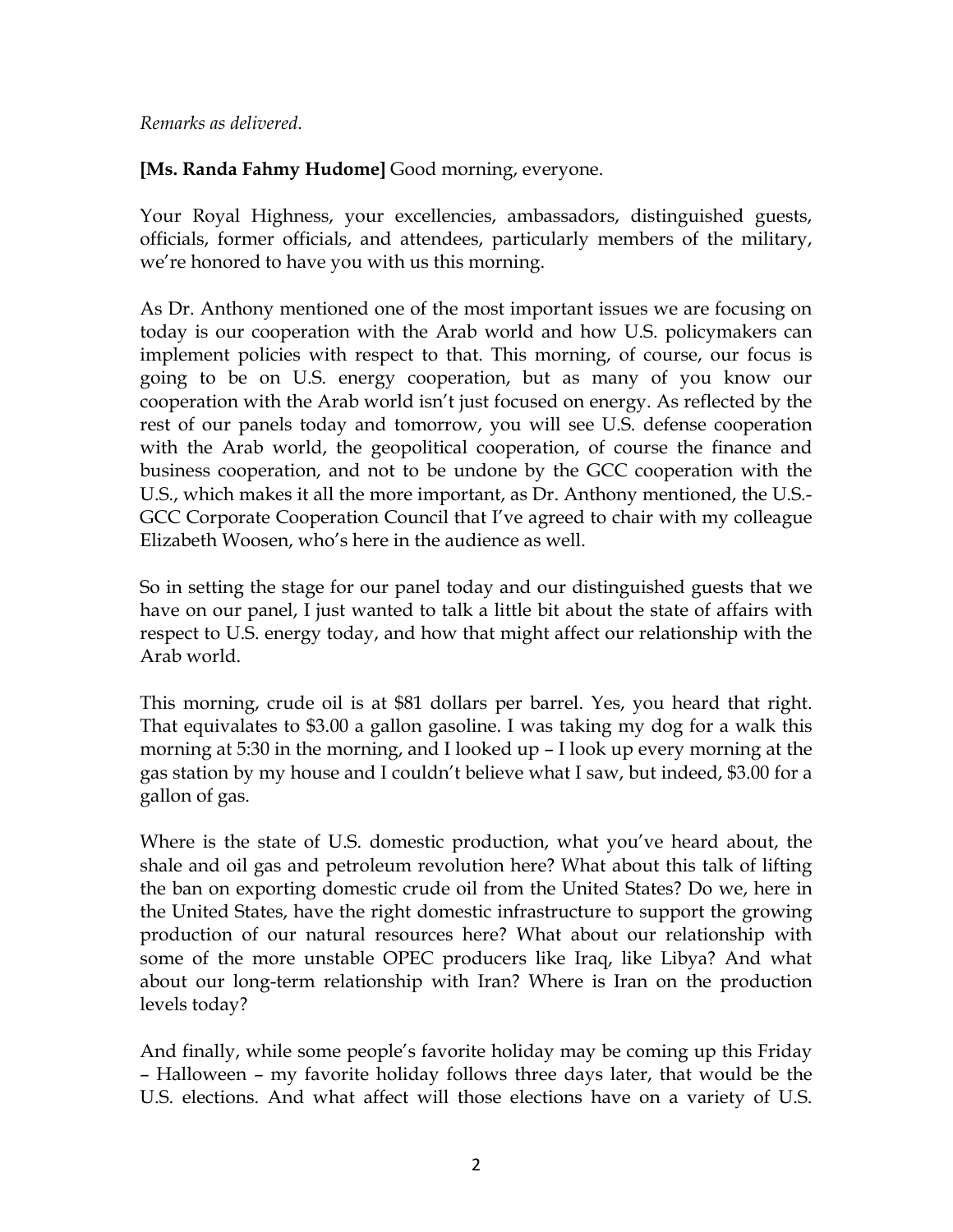policy issues with respect to energy like the approval of the Keystone Pipeline, like the regulatory environment that allows more domestic production not only in the L&G but in the fracking area? What affects will that have on U.S.-Arab energy cooperation, particularly if the "NOPEC" legislation starts to move through the House and Senate? And what about the state of renewable energy and alternatives?

So with us today, our distinguished panel – I will introduce them very quickly, and then have them one on one give comments. And then I allow all of you and invite all of you from the notecards on the table to please write your questions down so we might address those questions in the end. We have about one hour for this panel, so we're going to try to quickly have the panel make some comments and then take a lot of your questions.

First will be Dr. Paul Sullivan, and we're honored to have Dr. Sullivan on many of our panel discussions at the National Council. He's a professor of economics at the National Defense University, an adjunct professor of security studies at Georgetown and an adjunct senior fellow for future global resource threats at the Federation of American Scientists.

Following Dr. Sullivan, we'll have Mr. Jamie Webster, who's the senior director and head of market intelligence for IHS Energy. He's the former project developer for Beacon Energy.

Following Mr. Webster will be Dr. Sara Vakhshouri. She is the president of SVB Energy International, and most interestingly the author of The Marketing and Sale of Iranian Export Crude Since the Islamic Revolution.

Following Dr. Vakhshouri will be Dr. Tamara Essayyad, a fellow lawyer, and who is presently the director of Strategic Infrastructure Advocacy for CG/LA.

And last but certainly not least, Dr. Anas Alhajji, who's the chief economist for NGP Energy Capital Management. He's a former professor of economics at University of Oklahoma and Colorado School of Mines.

So Dr. Sullivan, we'll begin with you. Thank you.

**[Dr. Paul Sullivan]** Salam aleykum. Good morning. I have to give a caveat before I give any talks, at least for the meanwhile. These opinions are mine alone; do not represent those of the National Defense University, Georgetown, or any other organization I might be associated with. So now I can get myself into trouble and it won't be connected with any institution.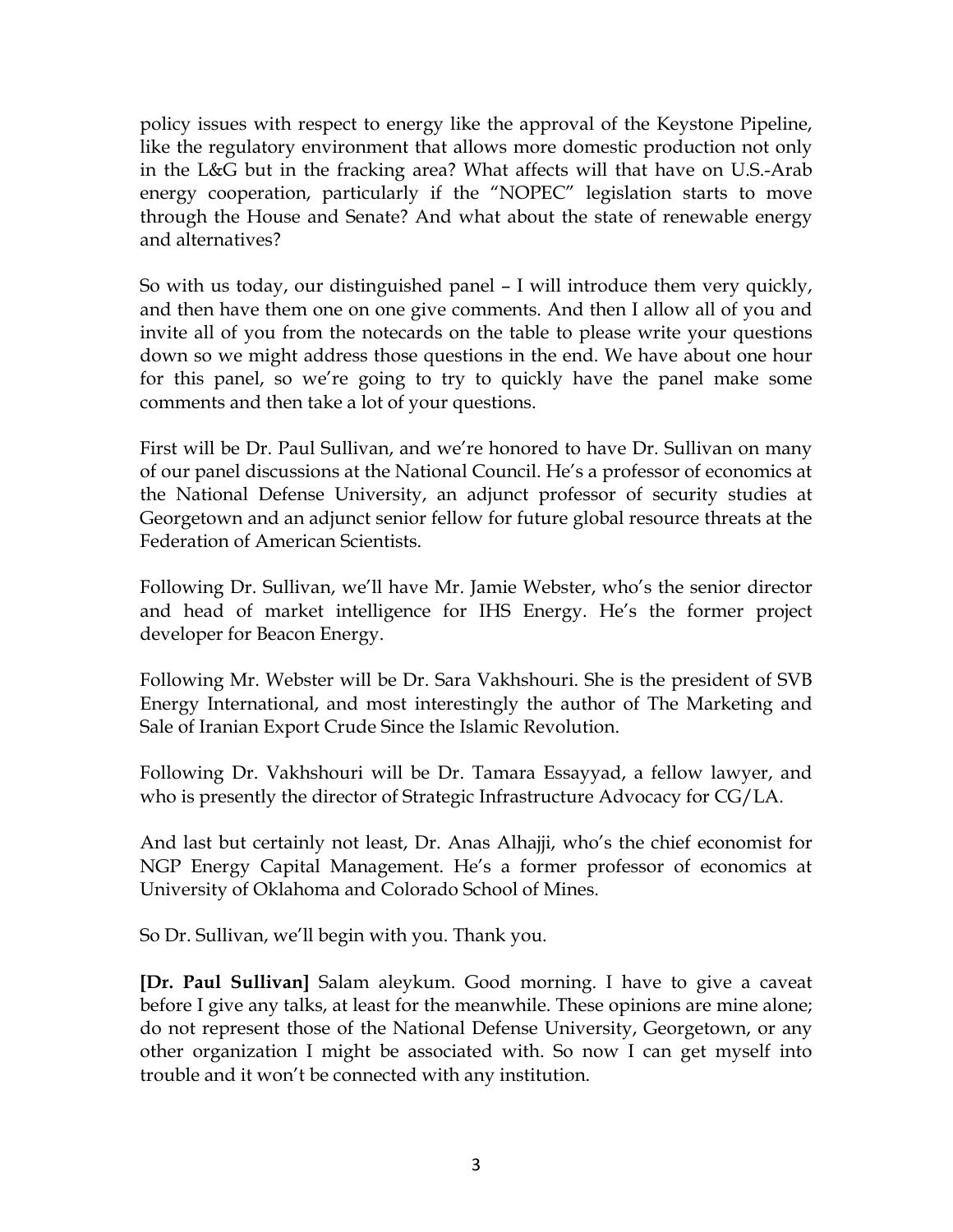When people think about shale revolution they usually think of the oil revolution first. The biggest changes will likely happen in natural gas. There is approximately 7.3 quadrillion cubic feet of shale gas in the world. That's quadrillion, what we know about so far, and these are just from geological studies. There could be a lot more there. In the oil and gas business one of the main things that you should take away is you don't know until you know, meaning you need the appraisal wells, you need the sonograms, and you actually need to produce the stuff before you can figure out what's going to be there. Quadrillion BTU.

Now, in the United States our imported gas has been going way down. We hardly import anything from the Middle East anymore in LNG. It used to be quite a bit. We're exporting more LNG. We're importing mostly from Canada, but those imports have gone down. We're now increasingly exporting to Canada from the Marcellus Field. We're increasingly exporting to Mexico from the fields in Texas and Oklahoma and Louisiana. The U.S. market has been pretty much closed off for some time for the Arab exporters.

The Arab exporters should also consider the following: with all that shale gas in the ground more competition is coming around the bend. It may take a while – five to ten, possibly 15 years, but you can look at what's going to be happening in places like Australia, Indonesia, Malaysia, East Africa. Russia – the biggest source of conventional gas – has massive shale gas reserves. And then there's Canada and also the United States, and we will be exporting LNG. I'll be visiting the Cheniere facility in Texas in two weeks. So does this mean that we should turn our backs on the region? Absolutely not.

One of the main reasons for that is virtual energy – how many things do we import from China, South Korea, Japan, the E.U., which rely on natural gas and oil from the Middle East, the GCC in particular? Quite a lot.

When someone asks me about whether the Iran sanctions are effective, I ask them whether they have anything they have used from China, and I point out that that oil from Iran was used to produce that product in China, therefore these sanctions are hardly working on that angle.

Another part of this reason why we should not turn from the region, meaning lose interest in it. Of course we have terrorism, we have alliances in the region, but it also gets back to something that was mentioned a little bit earlier by our distinguished guest from Qatar, and that is that Qatar is 25% of the LNG market in the world. The north field off of Qatar is the largest single conventional gas field in the world. It shares this gas field with, of all countries, Iran. There is no border. Gas flows. I think we might have an interesting future here.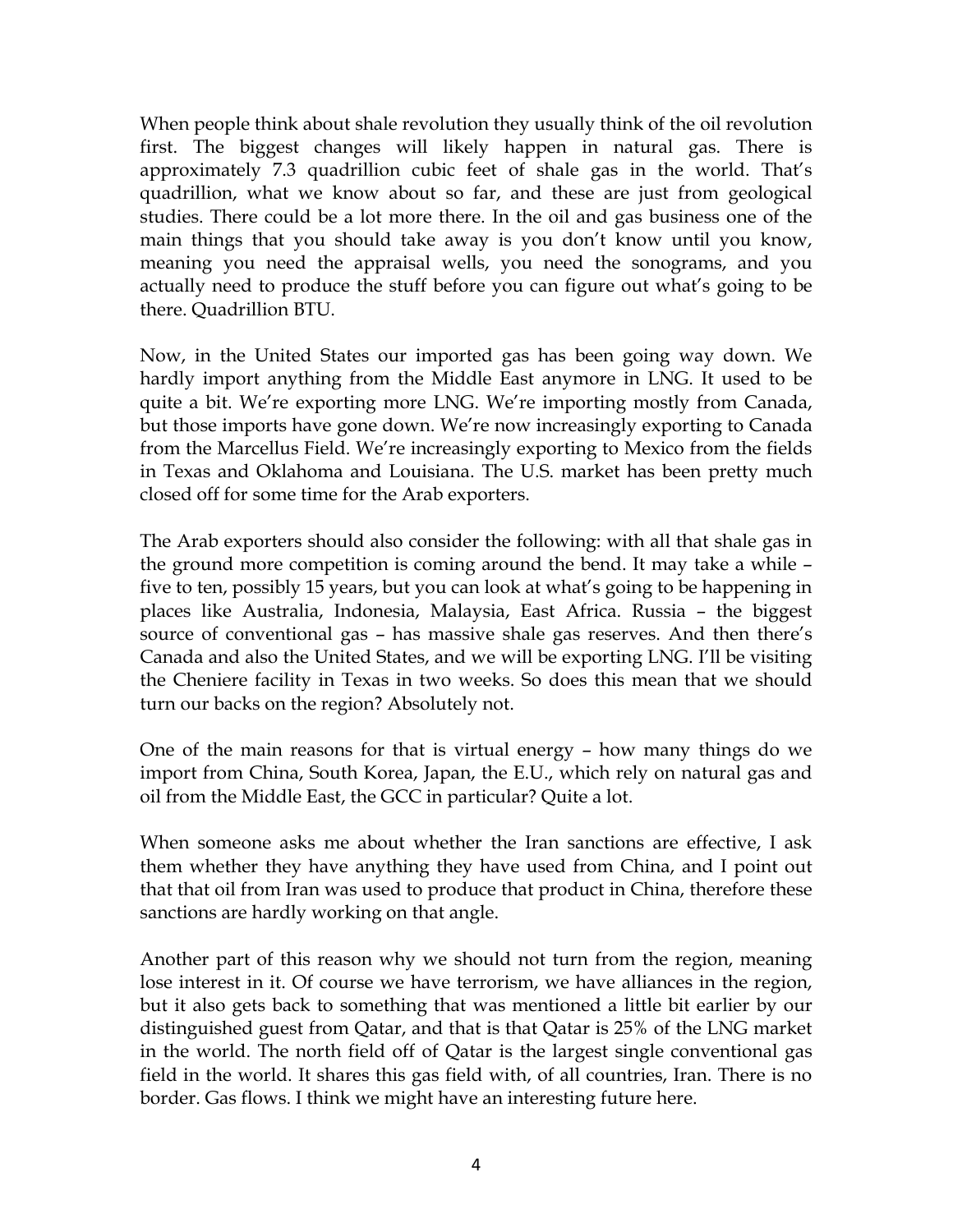All of Qatar's LNG exports come out of one facility, Ras Laffan. This is very important to consider. The entire world LNG market is pretty much determined by a critical facility at the tip of a small country in an unstable part of the world – 25%.

Qatar has also made a considerable number of enemies along the way by its funding of certain groups, support of let's say the Morsi Administration in Egypt, having offices for people who collect money for various groups in the country. It has also joined the anti-ISIS coalition, which by the way I really shouldn't be calling it ISIS. The usual term I use is psychopaths and sociopaths in Iraq and Syria. This has nothing to do with Islam and a lot to do with psychopathy and sociopathy. These actions, this joining up, has brought considerable risk to this island, and we should all be concerned about the security of Qatar and Ras Laffan.

The biggest market for LNG is Asia. Asia is a growing place. It relies heavily on Qatari LNG from Ras Laffan. Most of the gas coming out of Ras Laffan travels in carriers called QMACs, which one ship contains enough natural gas for 75,000 American households for an entire year. If anything happens to one of these ships the LNG market is thrown off.

See, we're focusing a little bit too much on oil. If we're going to focus on the Suez Canal, much of the increase in traffic through the Suez Canal is actually Qatari LNG heading for Europe. About 45% of the LNG imports to Europe come from Qatar. About 85% of the LNG imports to India come from Qatar. About 35% of the LNG imports to Japan come from Qatar. About 35% of the LNG imports to South Korea come from Qatar. And it all comes from Ras Laffan.

Ras Laffan is one of the Achilles heels of the world LNG markets, and hence for the world energy markets because if the world LNG markets are disturbed, the world pipe gas markets will be disturbed, oil markets will be disturbed, coal markets will be disturbed.

One of the most vulnerable states is Japan. It relies tremendously on LNG from Qatar. It is the largest importer of LNG in the world. Qatar is the largest exporter. Japan had to shut down all of its nuclear power plants between 2011 and 2012. Its import of LNG has gone through the roof. It really doesn't have an alternative. If Ras Laffan or a certain number of the 363 LNG carriers are not in service, that's it. Three hundred and sixty-three LNG carriers in the world – that's it. These are numbers you have to think about. Major LNG export facilities – maybe a dozen or so in the entire world. A lot less than for oil.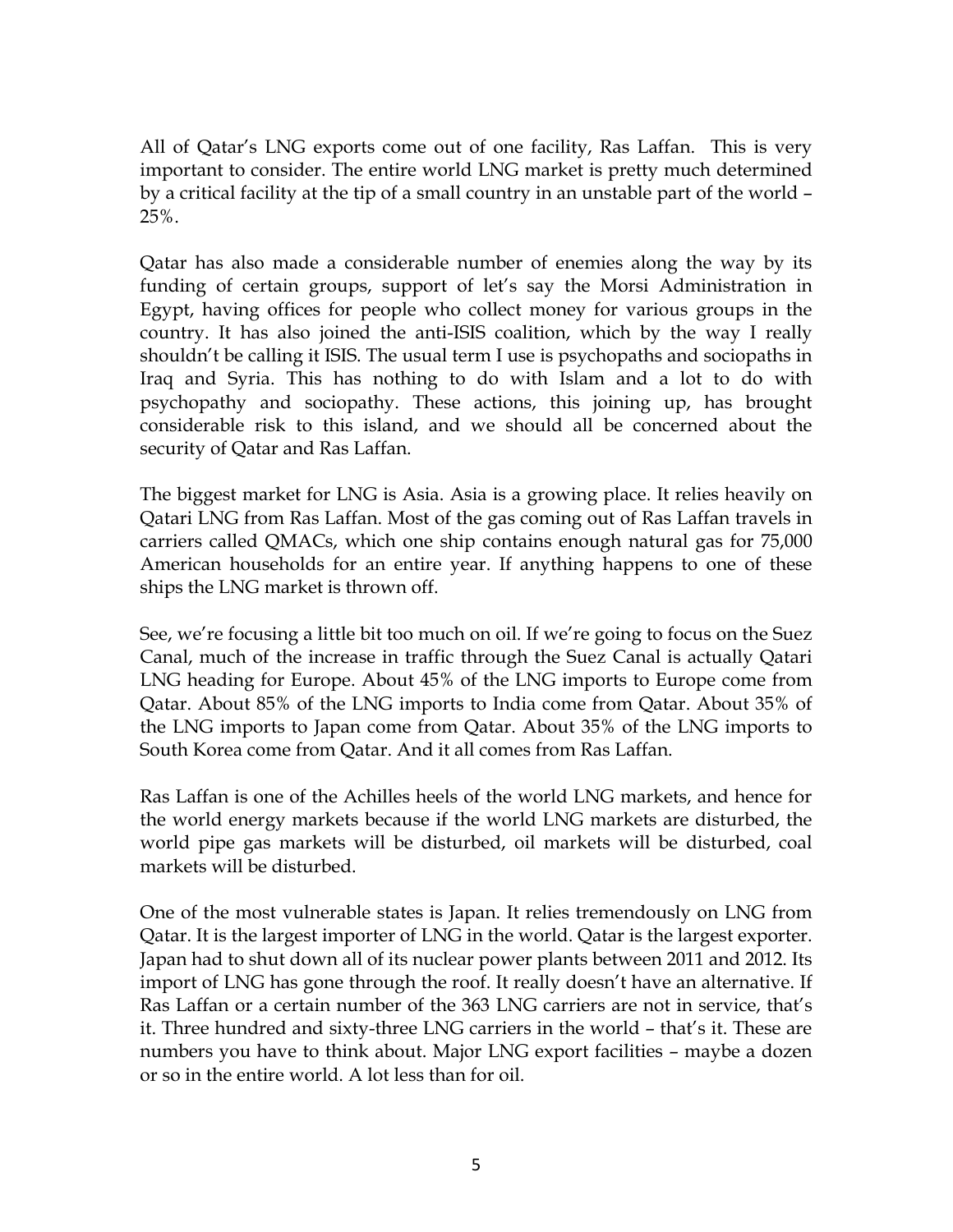Now, let us consider what would happen if something happens. I work at the National Defense University. A lot of what the Defense Department does, a lot of what this city does is think about the "what ifs." The "what ifs" could lead to the price of natural gas for Asia going from its now let's say \$12 to \$15 per million BTU to \$25 to \$30. If it goes to \$25 to \$30 we have a recession in Asia. We also have inflation in Asia.

Anyone remember "stagflation" during the 1980s and the 1970s? That is something we could be facing. Qatar is an extremely important state in an unstable part of the world with a very complicated and sometimes incomprehensible foreign policy. The closest producer to Qatar in volume is Malaysia, with less than one-third of Qatar's production. Then we have Australia, Indonesia, Nigeria, and our major source of imported LNG, Trinidad. Then you have Algeria. That's the top seven. If you added the next five after Qatar it would add up to just a little bit over Qatar's LNG exports. Again, it gives you another sense of the concentration of the market.

If Ras Laffan or some of the ships were knocked out, even for a few days, the world will be thrown into turmoil. The regions that would be hit hardest would be Asia and Europe, and the effect in the United States would be long-term. This would also disturb tanker and container traffic throughout the world, because many countries would have to adjust to not having this LNG coming out of Qatar. For Europe, there are massive pipeline systems connecting the E.U. and other parts of Europe to Russia, Norway, Libya, Algeria, but there isn't enough capacity to make up the shock. There is excess capacity in Rotterdam to bring in more LNG ships. It's only at about eleven percent capacity, but there aren't enough LNG liquefaction plants in the world, and there aren't enough ships to move it around to adjust to what might happen.

Electricity, petrochemicals, and many other markets that need natural gas would also feel the price shocks. There could be factory shut downs in Asia and Europe as companies scramble for alternative sources of energy. The debate about exporting LNG from the U.S., which me as a security person and as an economist seems as a no-brainer – we just do it, that's it. An investment will adjust to price increases. This will end.

Our allies in Europe and Asia, most particularly Japan, will have to focus on greater diversity of energy supply. LNG facilities, pipelines, and large LNG carriers take a long time to build. The energy industry often faces very quick shocks, but it can take a long time to adjust to them.

I can see there's one fellow in the room who spent eighteen years working on a refinery project. Think about how long it could take to build a LNG facility with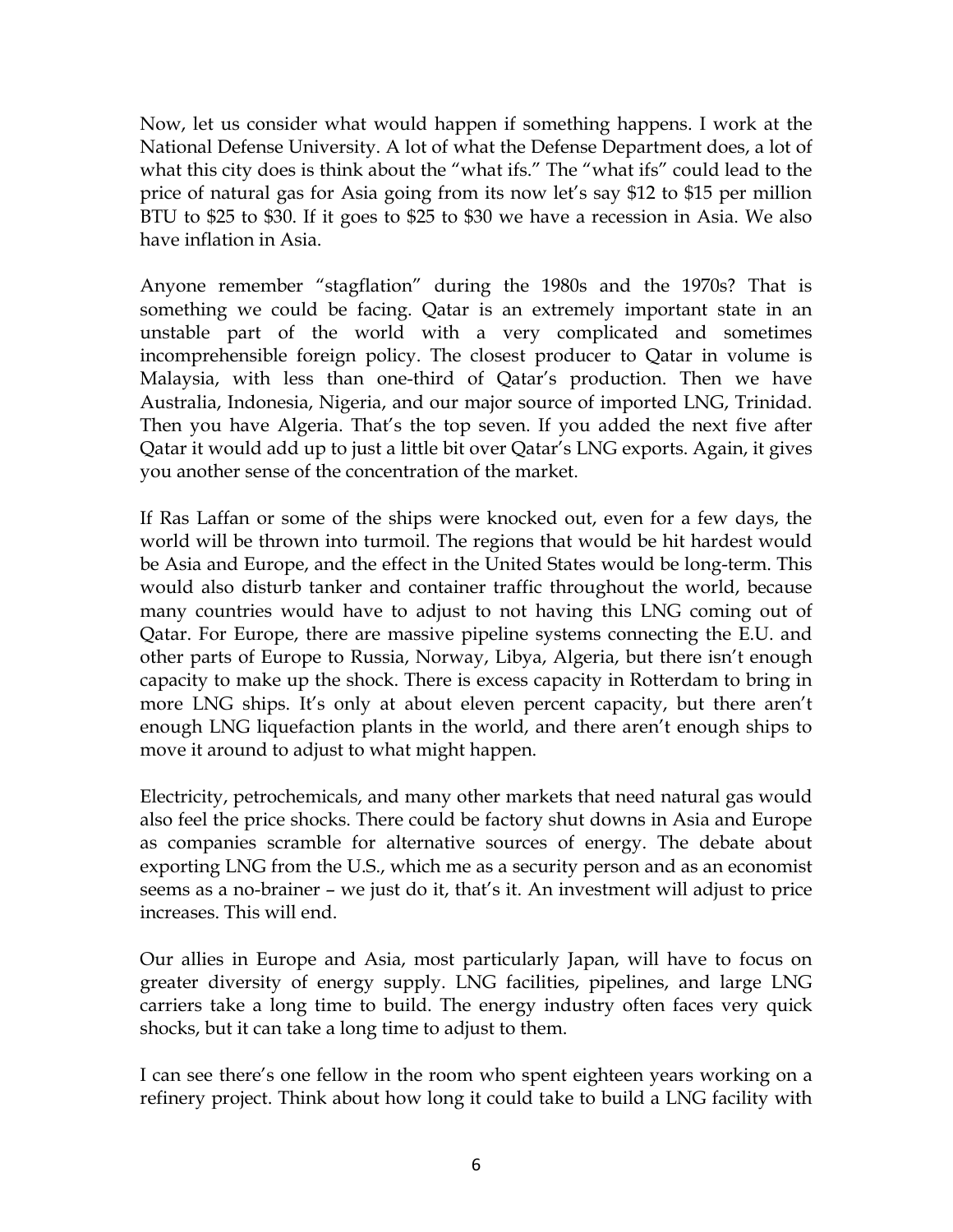the lawyers and the NGOs trying to stop it in Canada and the United States. It would have to be fast tracked.

The immediate and medium-term shocks would continue possibly unabated for a long time. Does anyone in the room have any further doubts about the importance of LNG, the importance of Qatar, the importance of energy diversification, and the importance of thinking about the "what ifs" that we all have to consider.

Thank you.

**[Ms. Randa Fahmy Hudome]** Thank you, Dr. Sullivan. That was a great overview. And now we'll hear from Mr. Jamie Webster of IHS Energy.

**[Mr. Jamie Webster]** Thank you very much for having me here today.

I have the distinct pleasure in my role of being able to cycle between Washington policymakers, OPEC, and producers around the world. I'll actually be at the OPEC meeting on our U.S. Thanksgiving this year, so I will have a turkey club I guess in the lounge.

I want to talk with you today a little bit about the ongoing and I think at the thin edge of a wedge in terms of what OPEC and shale oil mean with each other over the next several years.

In 2012 and 2013, prices were remarkably stable, perhaps one of the most stable prices we've had in many, many years, but those who had not been paying attention to the market didn't perhaps realize just how much tension actually existed. The only reason we did not go to prices well above the high levels we saw in 2008, when we reached prices of \$147, is actually first because of strongly increased production out of Saudi Arabia, and then from 2012 on actually significant production out of the United States.

These last couple of months where we've moved away from the risks associated with Da'esh, with prices hitting \$115 in mid-June, and now international prices are now around \$85. That was caused because of a move from geopolitics and geopolitical risks, which certainly still exist and are arguably even higher than it was a couple of years ago, and moving towards fundamentals, which is Libya production went from in June around 150,000 barrels a day to now around 800,000 to 900,000 barrels a day. This has been enough to really bring down the price quite significantly, which has also caused earlier this month. Saudi Arabia in their official selling prices slashed prices quite dramatically into Asia. Many in the press and others immediately, because everybody likes excitement, said that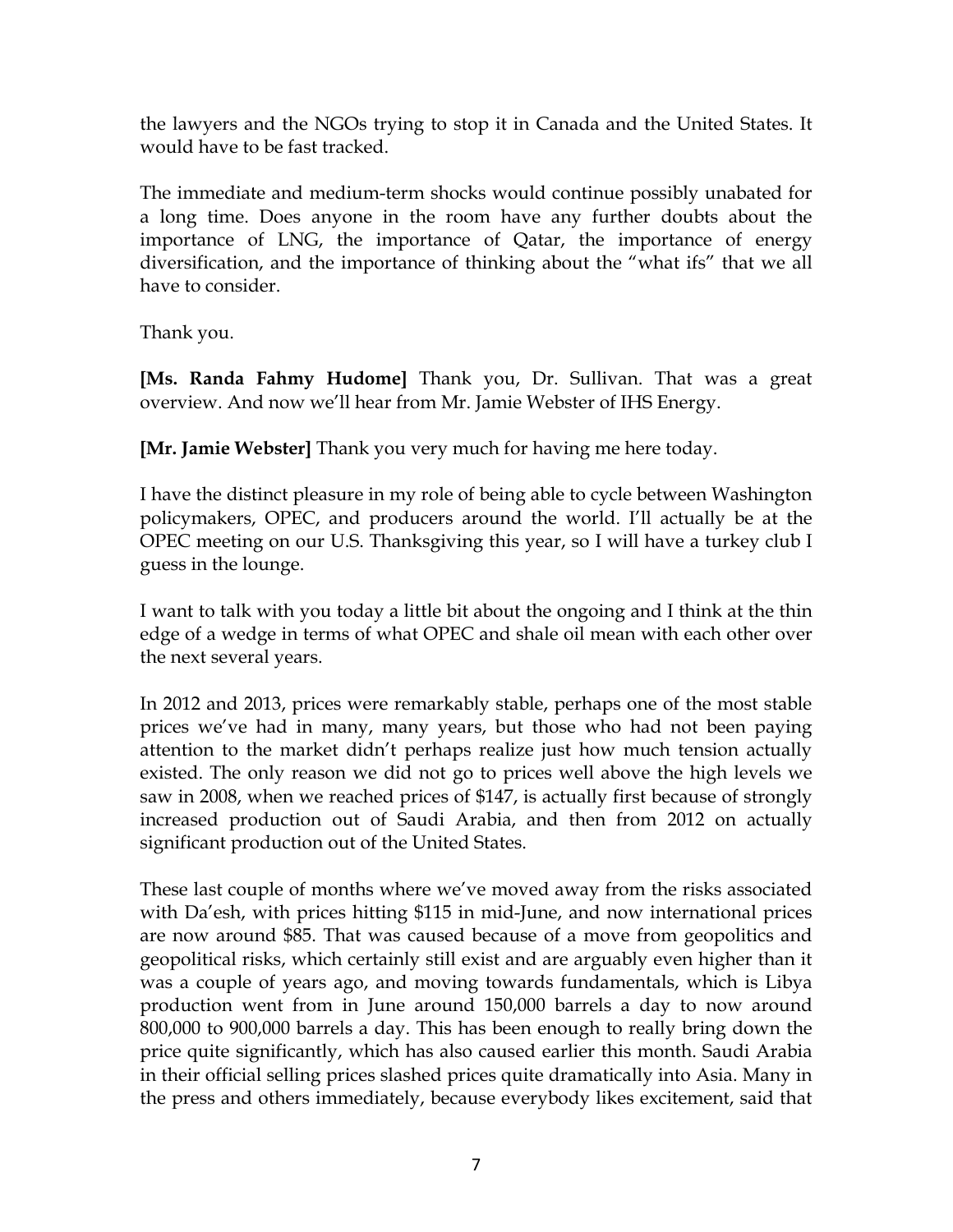the Saudis were starting a price war and were ready to do battle with, depending on which article you read, just about everybody that you could imagine from the Russians, the U.S., to those in Asia, to everyone else within the Gulf.

I have the distinct pleasure of actually working with a gentleman who actually used to work in the OSP program, so I had him do an independent analysis on how he would have adjusted them, and he actually would have made them slightly more discounted than they were in this last one. So actually they were very much market driven. This was not something that was put out in terms of some sort of market share battle, or anything like that. But this also has brought forth a lot of discussions, and you've seen it in the last couple of years as the U.S. has really changed its relationship with its producers.

Nigerian oil into the United States used to be around 1.1 million barrels a day. We now receive approximately zero, and instead we export gasoline and diesel and all sorts of refined products from our refineries to Nigeria, supplying them between 40% and 60% of their refined product import.

It's dramatically changed a lot of the flows that you've seen around the world going forward, and so there's been a lot of discussions within the United States – well, this is great. This is the death of OPEC. We can finally get rid of Saudi oil and Algerian oil and Nigerian oil out of the United States, and this will be really good for us.

Unfortunately what a lot of these analysts fail to remember is that oil is a global market, and so even if we actually didn't receive any oil in the United States from an OPEC country, China and Asia do, and so if those supplies were cut off the price of oil globally would rise quite dramatically and end up impacting the United States quite a bit.

So we actually really need those volumes to be there, and so OPEC and OPEC producers, Middle East producers have a valuable role going forward in terms of that production, whether or not it continues to come here to the United States, which I actually expect it will in quite some quantity.

The other is that there's a lot of discussions on the latest round – I think this is the 15th or 16th attempt – at a NOPEC legislation. I think a lot of people actually fail to remember what the role of OPEC is, that it's actually needed.

It's been said before that if OPEC didn't exist you would have to invent it, and it actually has been invented in the past. I'll do a quick – we'll call it a parlor game – that I run with all my energy nerd friends. So right now oil prices are around \$85. I'll give you a couple of points here. One hundred and forty-seven dollars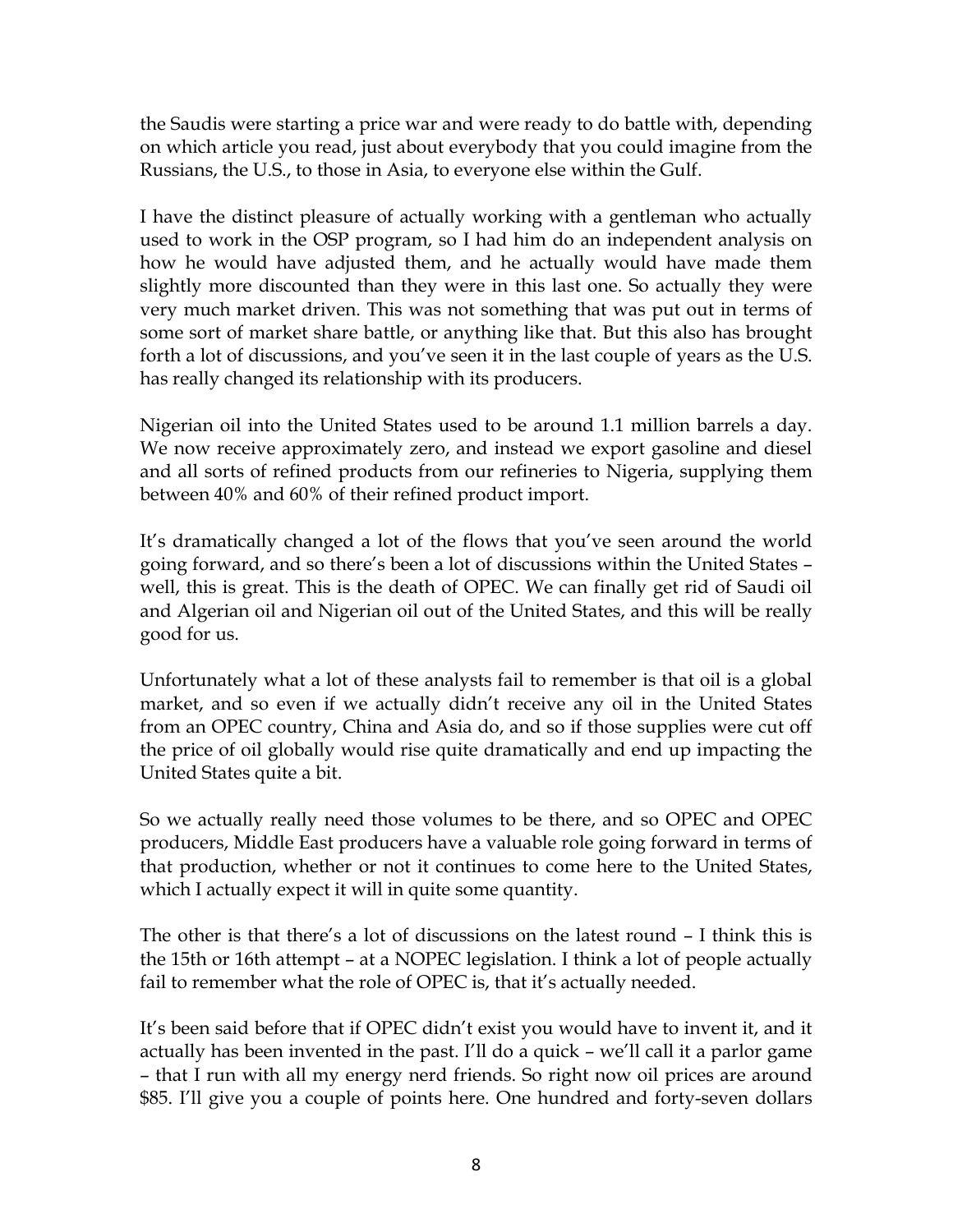was the highest we reached in August of 2008. Just a few months later we were around \$37. Earlier this summer we were \$115. Ten years ago or so we were at \$20, \$30.

What – just think this through in your head – what do you think the price of oil was in today's dollars – I won't push you back that far – say 18 months before Edwin Drake struck oil in Pennsylvania? So just think through what it would be in today's sort of dollars.

A lot of times when I work this with people the normal guesses range between \$50 and \$200, with a couple of outliers, and a couple dollars up to \$500 or so. The real answer is \$2,500. That's what it was. Edwin Drake then sold his first barrel of oil for \$680 because his drill, his well actually doubled global production of oil. Eighteen months later, global prices for oil in today's dollars again were around three dollars.

So you had this huge volatility. While it was great for a short period of time for consumers as prices started to go down, then the price started to rise quite dramatically again as a number of producers had to go offline and shut in and stop producing.

Since that time you've had various types of OPEC as it were. You had Rockefeller, you had the seven sisters, you had the European Petroleum Union, you had the Texas Railroad Commission, and for the last 40 years we've had OPEC. If you end up displacing OPEC, which is entirely possible because of how the shale oil actually has this greater responsiveness than you've seen in any other sort of production over the last couple of decades, it doesn't necessarily mean that everything is all great and we're going to have nice cheap low prices.

Producers constantly want the highest price they can get. Consumers want the lowest price they can get. But both sides actually want very stable prices.

So you're actually moving to a time with this discussion between shale oil and OPEC and those larger producers. This isn't suddenly a panacea where we're going to have much lower prices or much higher prices, but we're likely going to be moving into a time of much greater volatility. So we need to really understand what the potential responsiveness out of shale oil and how that can impact and influence what the global market ends up going forward.

Anyway, I will speak with you all in the discussion.

Thank you very much for your attention.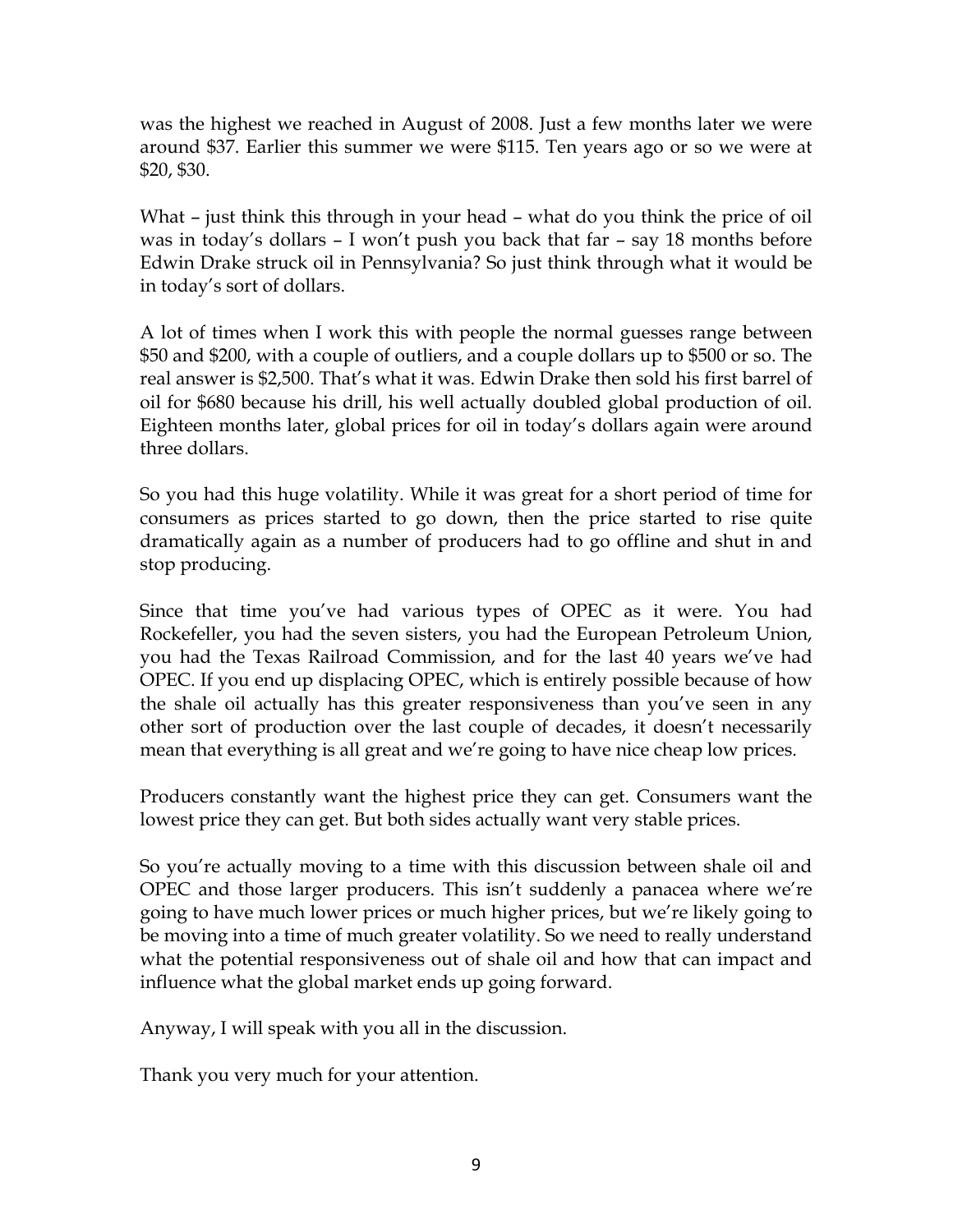**[Ms. Randa Fahmy Hudome]** Thank you. Next we'll here from Dr. Sara Vakhshouri.

**[Dr. Sara Vakhshouri]** Thank you Randa. It's a great pleasure for me to be here at this conference, and I would like to thank the Council for inviting me here and to share the company of such great delegates and speakers.

Randa asked me to speak about Iran today, and the current downward price of crude oil prices, the ongoing nuclear talk with Iran and the P5+ 1. Combined with the turmoil in Iraq to say it's a timely topic it's a masterful use of misunderstanding.

Of course the downward trend of oil is going to have a significant effect on Iran's economy, energy industry development, politics, and foreign policy too. And as Jamie mentioned, Washington, D.C. never lacks the discussion on policy, and many start to argue this is a oil price war and this is against Iran and Russia to put more pressure on it.

Some went further to say this is Washington's pressure on Saudi to lower the prices. Neither do I agree with this story nor the evidence is terribly compelling that this is an oil price war or anything against Iran and Russia. However, I would say the timing has been chosen so carefully that it makes me believe that Saudis are now the master of chess.

I don't think necessarily this is a war and I think this is expected market dynamics that was bound to happen sooner or later.

In fact I believe that this price plunge in the market that happened sooner than our expectation creates a great opportunity for both consumers and producers, both conventional and non-conventional producers, to rethink their market strategies, their market share strategies, how to secure their demand more than they can, or how to fight in this current market share fight.

Depending on your position of course you're going to have different – be influenced by these prices differently. The current prices has created concerns for title producers over their cost and profit. It's going to make an alarm for oildependent economies to adjust themselves for the new reality of the market and lower oil prices. Also it could have a positive psychological effect on the demand side.

But how does it exactly effect Iran – this is the big question for me – that to discuss it, how the oil prices are going to effect Iran. Well obviously Iran is an oildependent economy and lower oil prices is going to effect the economy of Iran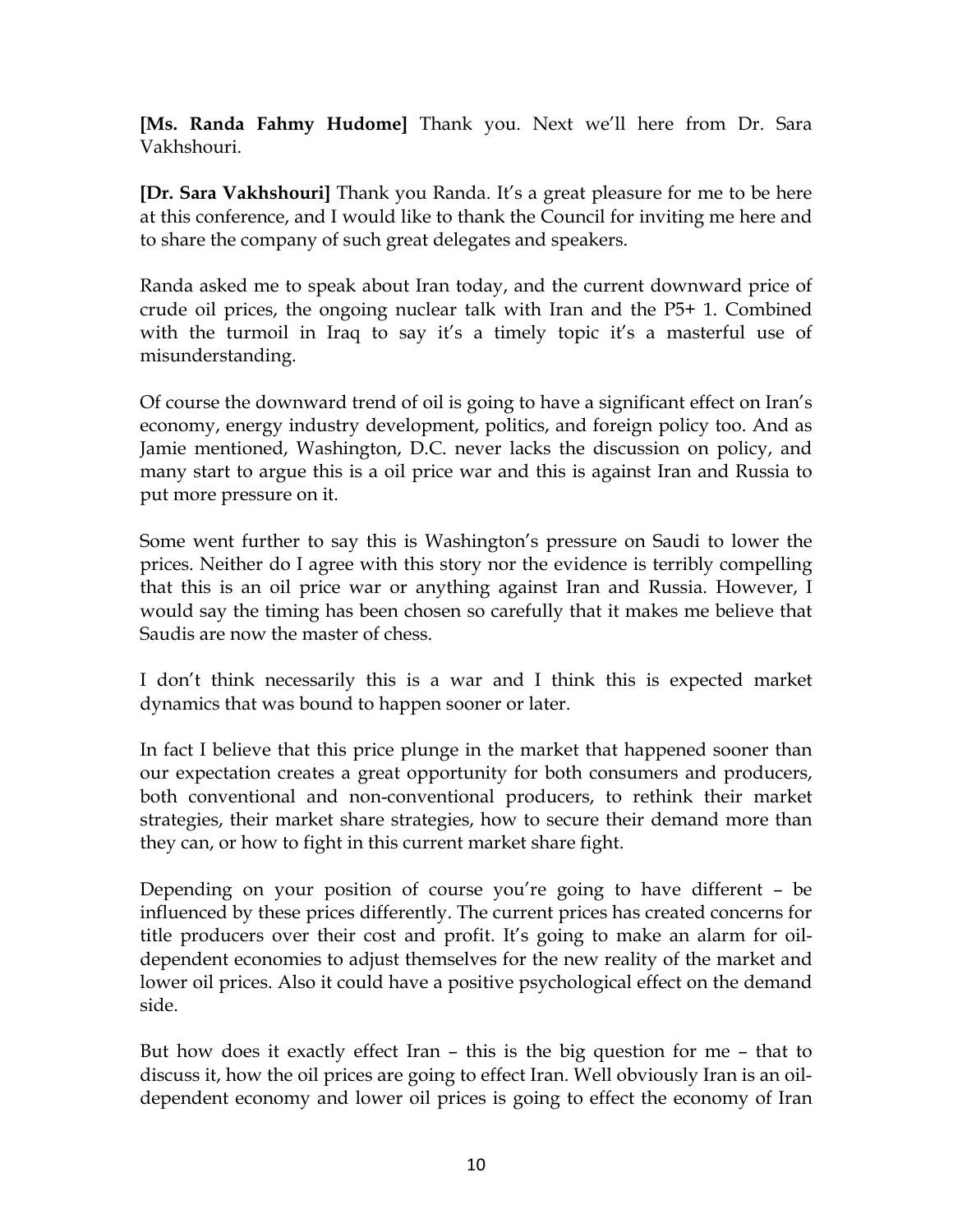more than – Iran is already hurting from the sanctions in its economy, and Iran because of the sanctions and limitations on its oil exports cannot increase its export of course to reduce this fiduciary gap that it has currently.

Also it's not in the interest of Iran to push for controlling the prices in the next OPEC meeting to suggesting reducing the production by OPEC members because obviously maintaining the lowest and minimum export capacity that Iran has current is really vital for this country.

So Iran cannot really afford to reduce its production further than it is. Upon his appointment, Bijan Zangeneh Iran's current minister set its highest target to increase Iran's production capacity to a level of four million barrels a day, before the pre-sanction level, and also to once again redirect Iranians' focus on the shared oil and gas field with its country particularly Qatar, Iraq, and Saudi Arabia.

Now Paul mentioned a great deal about Qatar's sharing the LNG market and gas market. Iran has more natural gas reserves than Qatar but Iran's share in the gas market is less than one percent.

So this was the target, the main target of Iran's oil minister. However, there is a great need for significant sanction reduction for Iran to be able to increase its production capacity and export capacity, because Iran needs to have access to international investment technology. And the current lower oil prices have been hurt and will reduce the domestic resources that the Iranian government was once planning and counting on to put in developing its energy resources.

Therefore in light of current lower oil prices, having higher export capacity and production of course is now more vital for Iran than before, and the stakes for Tehran to reach an agreement with Washington and other western countries over its nuclear program of course is at highest ever.

Iran has already announced new investment regulations, Iran petroleum contracts, IPC, that unlocked the previous one, the buyback contracts are involving the IOC's international oil companies in the production process. But for Iran that jealously was guarding its oil production and wealth since the 1979 revolution, it is a great deal of change to offering IOCs to be involved in its production process for a longer term.

However, again there is a huge need for Iran to have significant reduction of sanctions, and at this time Iran is going to have a higher problem with lobbyists in Washington, D.C. that are preventing further increase of oil production in the market.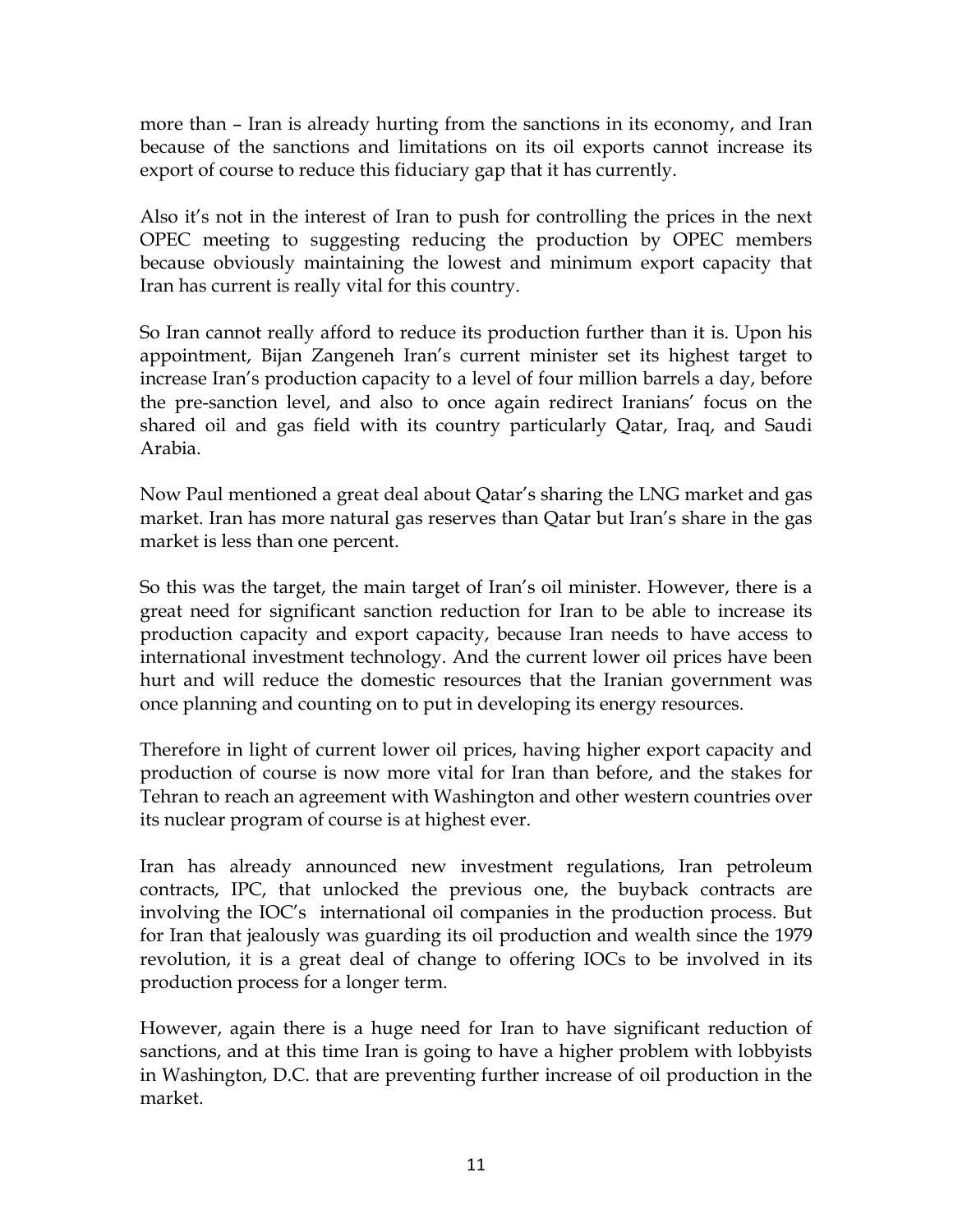If Iran succeeds to reach a complete agreement with P5+1 and the sanctions relief on Iran, we are expecting that shortly Iran is going to expand its production to about five to six hundred thousand barrels of oil more. It will take Iran, if it has access to international investment and technology, to increase its production to the level of four million in two years. But we don't think that really Iran is going to reach for more than four million at this point because of the refinery capacity and the type of refineries in Iran already are not allowing this country to really produce more demandable products, more light and middle distillate. Also there is a competition for gaining market share in the oil market.

However, Iran has since ten years ago or more was looking for increasing its natural gas production and export capacity, particularly from South Pars a shared field with Qatar, and Iran is going to have under this scenario that there is no sanctions on Iran gas would be the future of Iran and the focus of Iranian energy industry to put more focus and attention on their natural gas production. Well that would be it from me, and I'm looking forward to having more discussion later on.

**[Ms. Randa Fahmy Hudome]** Thank you. Next we'll hear from Tamara Essayyad from CG/LA.

**[Dr. Tamara Essayyad]** Good morning. It seems our discussion this morning has been very oil-heavy. I hope to be the voice of reason. It's a pleasure to be here today and I promise to be as swift as possible and to the point, and get everyone to the much anticipated networking session.

Doing business in the Middle East is a challenge, and not just politically. The natural resources dichotomy, major energy resources against limited water resources creates tremendously challenging opportunities. Challenging, but opportunities nonetheless.

The Arab world is one of the least economically integrated regions with the interregional trade making up only five to ten percent of total trade and non-oil exports sitting at less than one percent. I'll repeat that. Non-oil exports sitting at less than one percent.

This is problematic when the disparity between oil producing and non-oil producing countries is so vast. With over 60% of the population under the age of 25 and population expected to double every 25 years, the high unemployment rate will only increase, and rapidly. This expanding generation of youth also brings with it an era of technological innovation and creative entrepreneurship. While speaking of diversifying our GDP, trade, economic portfolio,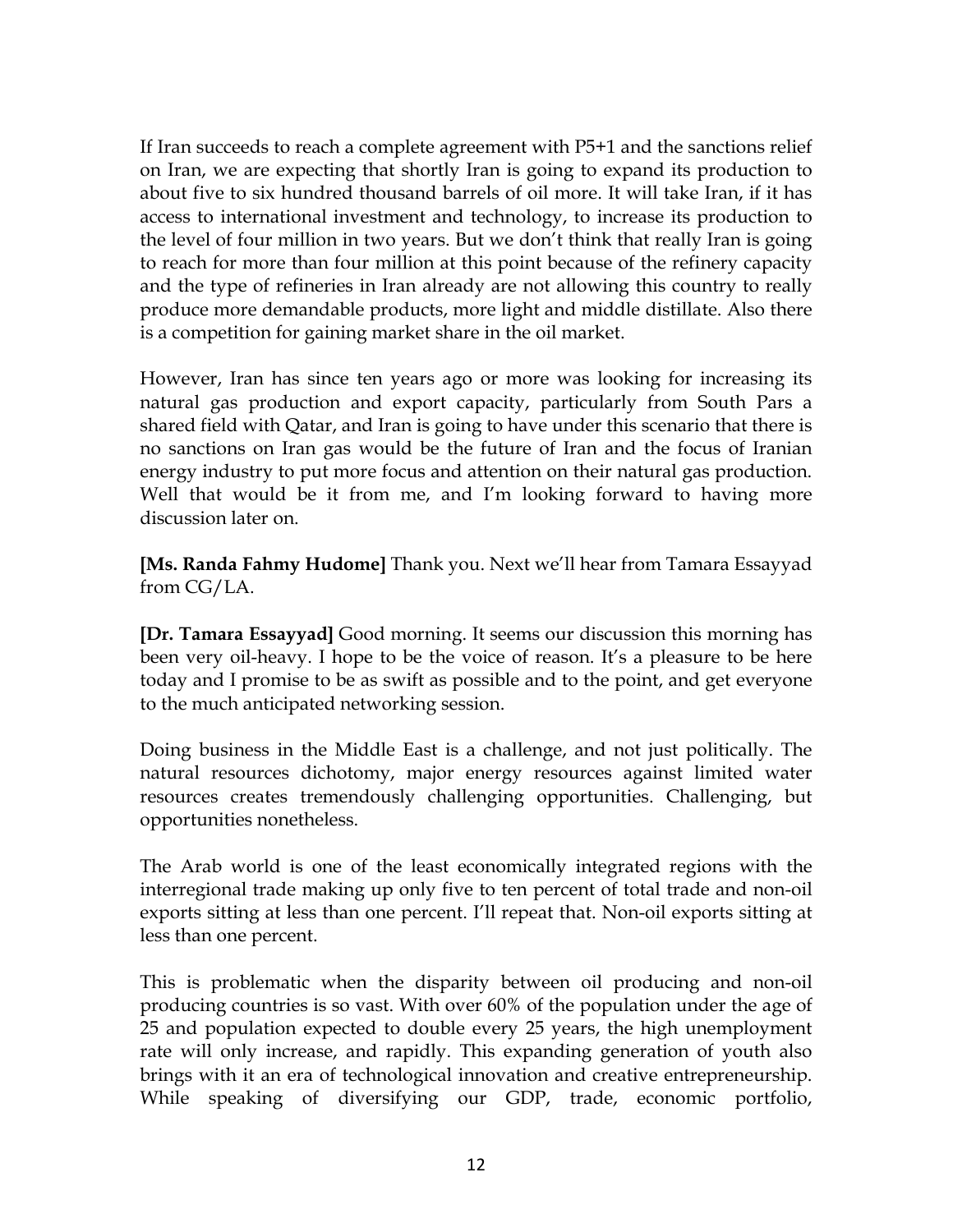infrastructure, and energy sector as a segment of these sums we must also discuss those dynamic minds, which will be leading these efforts, the youth themselves.

The rise of social media has allowed for start up integration initiatives and platforms for accessing a host of markets and sectors. It is now a reality for a wind power engineer in Amman to send an instant message to a solar energy engineer or CEO she has never met in Abu Dhabi with project details and specs, asking for real time assistance and advice, and getting an immediate response through a project facilitation program "Global VIP."

The great innovations and dynamic infrastructural marketplaces that oil producing countries have enjoyed have allowed them to be leaders not only regionally but globally, and petroleum energy advancements have been key in allowing for this great boon and has been at the forefront of the energy discussion until now. With this great innovative leadership also comes with it a great responsibility, first and foremost to continue leading the next generation by giving them the tools and opportunities they need to be relevant and inventive. But there too sits a great responsibility of oil producing countries to be the guiding light to the region, bringing these pioneers to the next level of energy and towards a localized, sustainable alternative energy development. For example, the Jordan wind project featured on our strategic top 100 report for MENA and South Asia has already partnered with the U.A.E.-based project Masdar to begin one such energy leadership collaboration. With Jordan's electricity needs expected to increase by five percent each year until 2020, such a step towards reducing its carbon footprint ensures both long-term energy as well as economic security.

Localization is an opportunity not a hindrance to U.S.-Arab energy cooperation. As the U.S. itself moves towards energy independence in oil and natural gas, we see novel and exciting alternative energy projects popping up across the Middle East showing promise of imaginative vision and sustainability.

Energy independence of the United States and that of the Arab world are not mutually exclusive – on the contrary. Regardless of when the U.S. ultimately achieves its own localized energy infrastructure, Middle East energy stability will always be on the U.S. agenda. So why not contribute to the region's achievement of such stability through localization, training, education, and promoting dynamic alternative energy projects that will increase future economic competitiveness.

It is absolutely essential for countries to emphasize the creation and support for local capacity for any long-term and systematic infrastructure project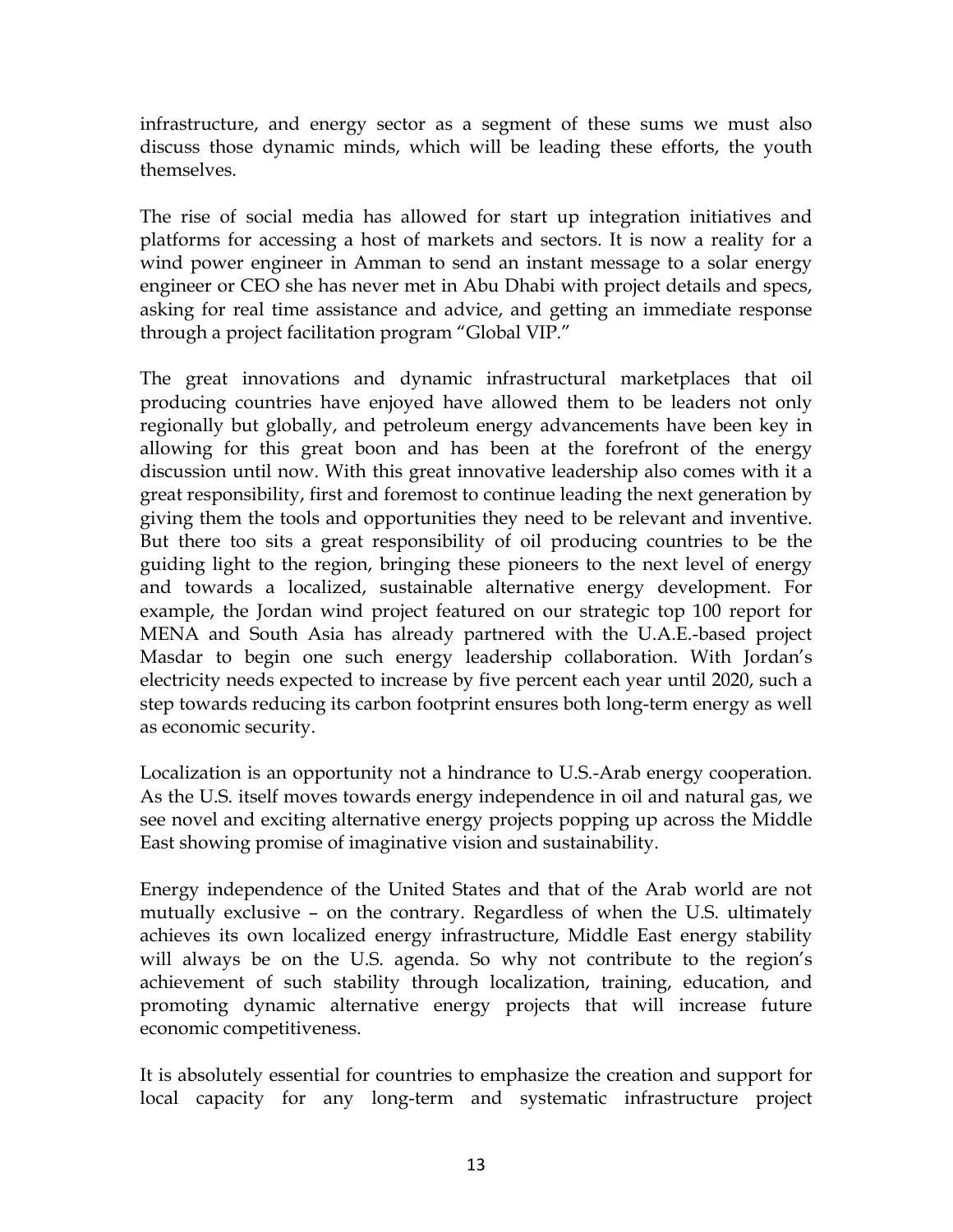development. This is particularly true where private investment is involved and any hopes of attracting private capital and growing a creative expert base. In the IMF's most recent report we saw that unless we invest more globally in infrastructure we will be looking at a decade of mediocre growth, something that tomorrow's youth and our economy cannot afford.

By looking at eight distinct criteria CG/LA Infrastructure has created a framework for insuring that economic competitiveness through alternative energy infrastructure development is not nearly an illusory hope, but a tangible goal. If you take anything from the following criteria, the one that drives all of this is projects. Great projects. Projects that redefine infrastructure and push the engineering envelope, and yes often times the financial envelope, and what contribute to overall competitiveness.

The ability to present a compelling consensus on a vision for the future of a country's infrastructure with a focus on competitiveness, the ability and skills necessary for public agencies to assess project design, engineering, finance, and performance. Public sector strategic capacity moves those projects forward and expeditiously. Long-term project performance, the quality of local engineering procurement, and construction firms working in an individual market as local companies best understand how to navigate a country or region.

Local equity capacity, and finally leadership. The institutional framework involved in projects and the management of the politics and finances necessary to complete projects on time and on budget. With \$4 billion of alternative energy projects featured in the Arab world just as a part of our report in just under two years, coupled with an exponentially growing youth population hungry for change and more creative than ever before, global technological innovation and energy sustainability starts as a project in just one person's imagination and has the ability to grow from vision to reality.

Thank you.

**[Ms. Randa Fahmy Hudome]** Thank you, Tamara. Just one more reminder to the audience, if you have your questions this will be the final opportunity to send them up. We have some good ones already but always welcome more. Our last speaker is Dr. Anas Alhajji.

### **[Dr. Anas Alhajji]** Good morning.

Given this time of the day I think I'm going to be everything but serious. Dr. Anthony, if you think that Randa, being half Egyptian, half Iranian is interesting then listen to my story. I am half Syrian, half Italian. I used to say that until I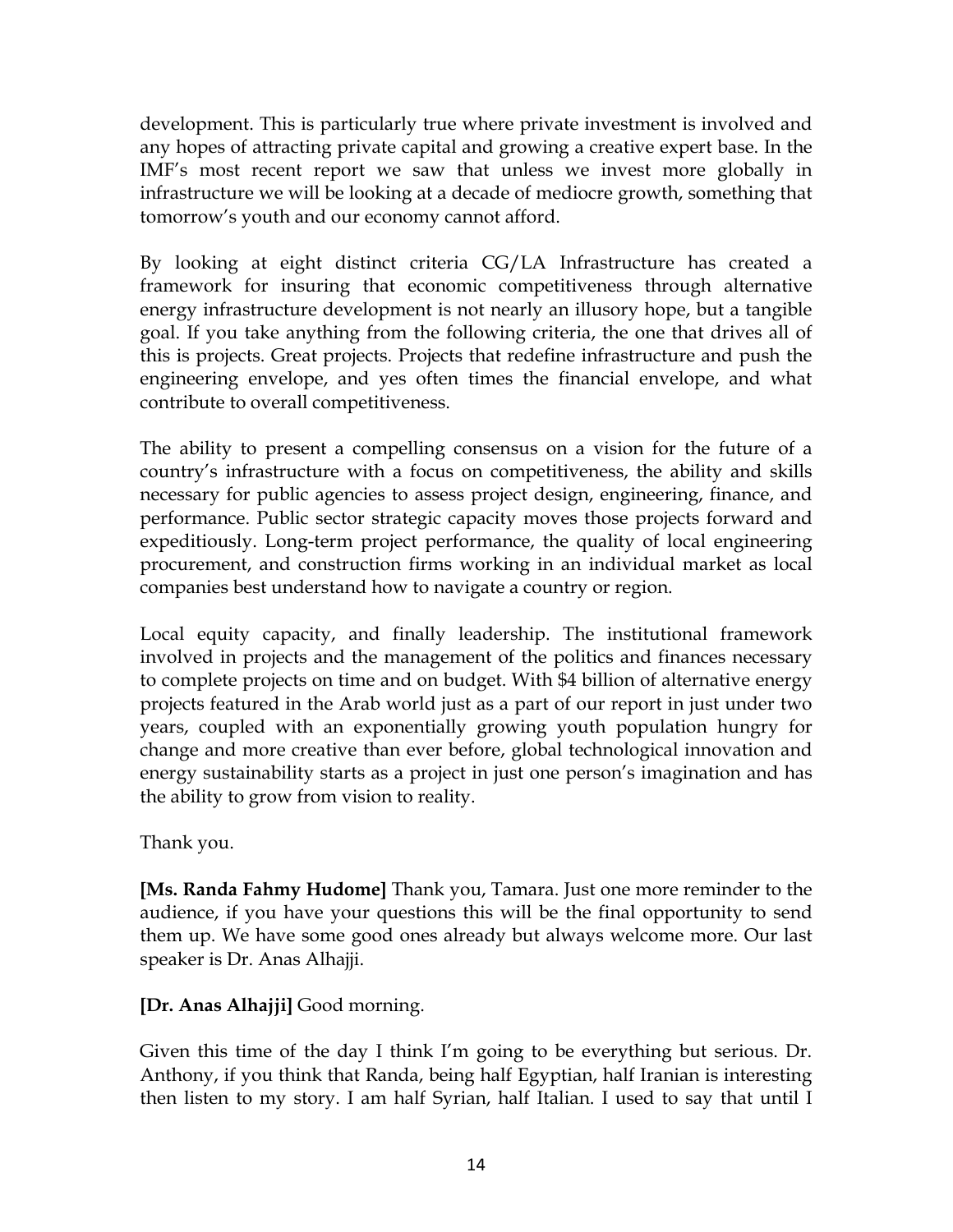heard the stereotyping by Fox News and HBO and I stopped. I was afraid to be labeled half terrorist, half Mafia.

My grandfather was diagnosed with TB when he was 36, and doctors gave him six months to live. And I'm telling you this story for a reason, because they say that God created economists to make the weathermen look good, and I'm going to prove to you that God created physicians to make economists look really good. So my grandfather was diagnosed with TB when he was 36, he was given six months to live. He died when he was 105 from an accident not from natural causes. When he turned 100 he decided to turn his life to a movie and a book. In his book he said that he witnessed 15 killings in his life, and he lived long enough to see every killer being killed.

Policymakers, listen to this story. The long run is different from the short run. So if we start thinking in the long run, will that change lives? It definitely changed mine. I live in northwest Dallas. My property is on the Barnet Shale. There is a shale well that is .7 miles away from my house, that is 1 kilometer away from my house, and they drill horizontally under my house, they take the gas under my property, and I get a check every month. Now, why am I telling you this? The takeaway from this is the shale revolution in the United States was not designed by policymakers. It was not the result of an energy policy or a foreign policy. It was the independent producers and the medium-sized companies that brought the shale revolution to you.

Now, where the government policy is going to work is whether we can export or not and whether this policy's going to align the interests of everyone or just one group.

The final thought, that to explain what happened in the oil market, think about an equation where you have production disruptions on one side along with demand growth, and on the other side you have all the net production additions from around the world that includes of course U.S. additions, Canada's additions, and the Saudi additions. Since 2010, the market would have been balanced by the end of 2010, and it would have experienced oversupply in 2011 if it wasn't for the Arab Spring.

So whatever we are experiencing today in terms of low prices it should have happened in 2011 but on a smaller scale. But the Arab Spring delayed those events until today, so what we have today is the disruptions are getting smaller and productions continue to increase.

But there is a problem. For the first time, the issue of crude quality becomes an issue. We did not have it before. Why? Because all the current surplus, which at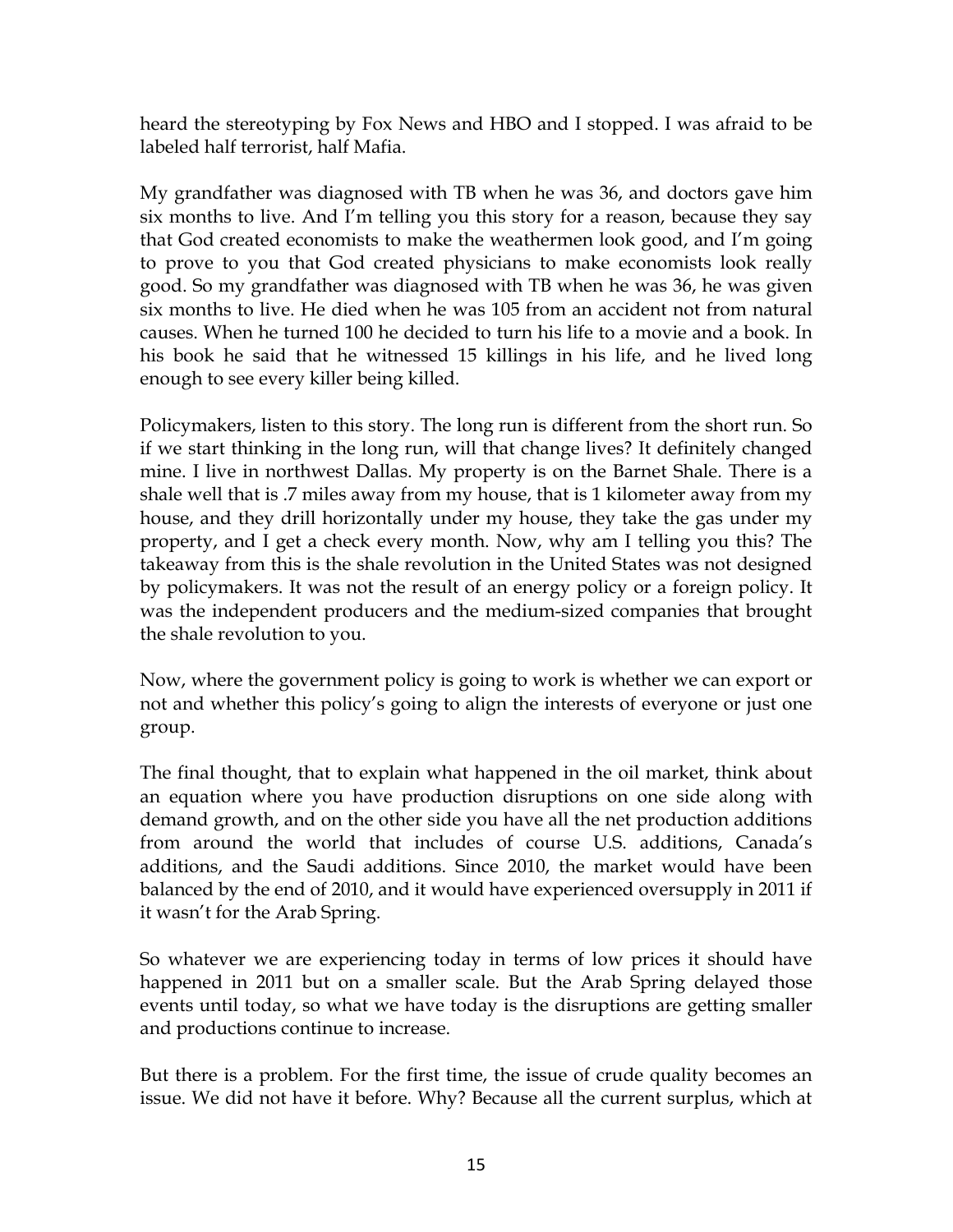NGP we estimate at .6 million barrels a day, 600,000 barrels, is light sweet crude. The Saudis cannot cut, to balance the market because the crude, most of the crude, is sour. It was normal and logical for the Saudis to lower prices simply because they need to compensate for that quality issue.

By early 2015, in the first quarter of 2015, the surplus would be about 1.5 million. It's only logical that several countries, including OPEC members and OPEC members in West Africa, North Africa, to cut production because that's the only way the market can be balanced. We need to cut the light sweet crude to balance the market.

So for those of you who are in academia and for those students who are studying, who are doing their dissertation, here is an idea for you. We've been working on OPEC modeling for the last 40 years. We never paid attention to the quality of crude. Now everything changed.

The U.S. shale revolution brought in the light sweet crude in massive quantities that replaced the imports from West Africa and North Africa, and we have that surplus and for OPEC to balance the market they start or they need to start looking at the quality of the crude. That changed all equations that we've been looking at before.

Thank you.

**[Ms. Randa Fahmy Hudome]** Thank you, Anas. Now I understand why you wanted to go last. Leave it to the Italian-Syrian to come to Washington and tell policymakers that they are irrelevant.

So thank you for that.

We will now spend the next ten minutes on the Q&A. What I'll suggest is that our panelists stay seated, speak into the microphone, and I have one question for each person I think.

So why don't I start, Tamara, with a question on infrastructure. One of our audience members wants to know in what areas in the Arab world, or specifically what country, has had the most success for energy infrastructure development?

**[Dr. Tamara Essayyad]** Well I don't think any one country has gotten the infrastructure plan right. I think there have been a lot of great projects and there have been a lot of great people involved. Yet the execution or perhaps the initial process hasn't completely been fulfilled. I think we can all agree that we've seen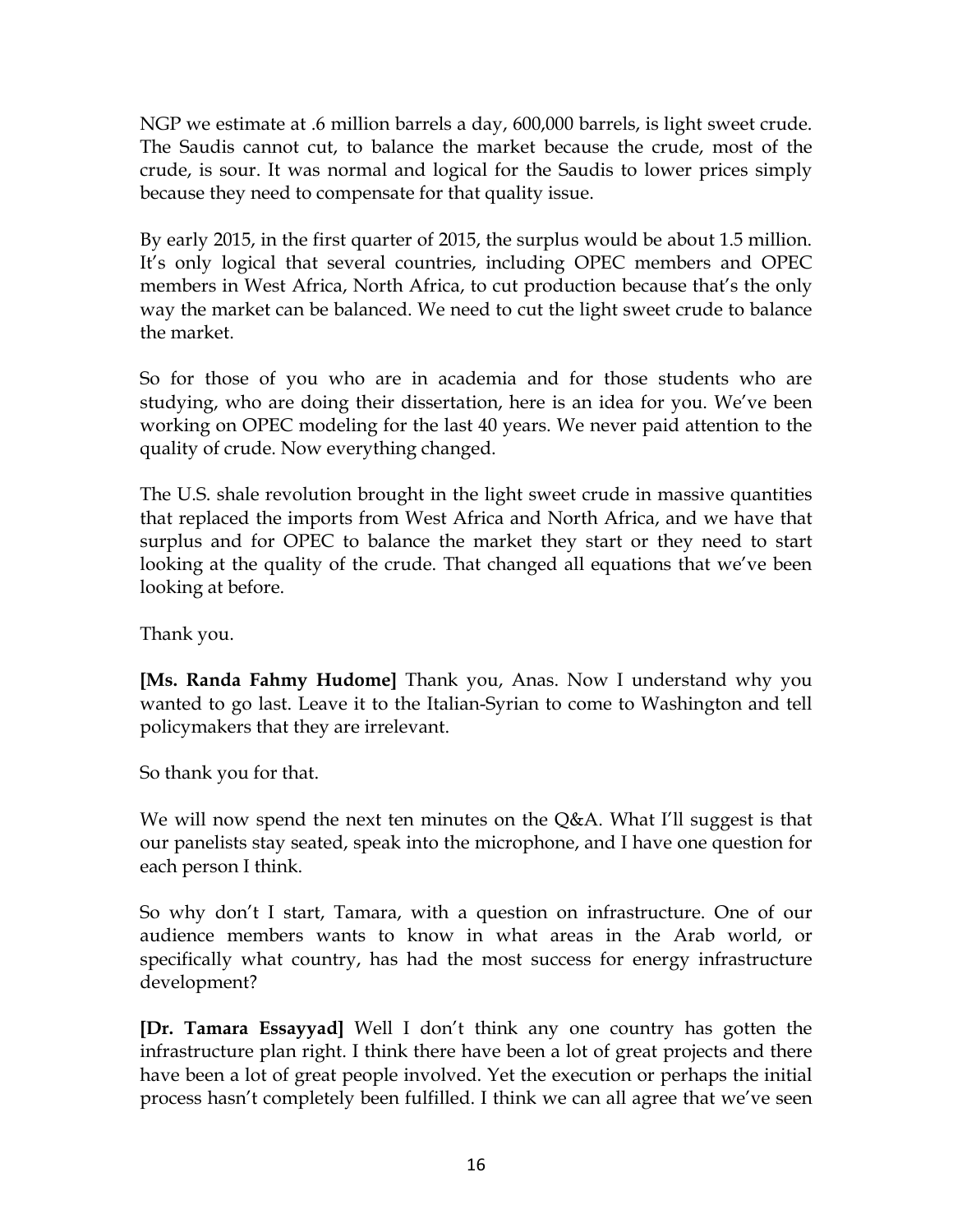plenty of really great infrastructural projects coming through the GCC, some coming across from North Africa. Specifically Algeria, has been a great example, and now booming I think is Jordan, coming from the Levant. So I think the importance isn't to focus on which country has been the best at doing infrastructure, it's taking those resources and inter-regionally collaborating so as to build up infrastructurally the region as a whole.

**[Ms. Randa Fahmy Hudome]** Thank you. Sara, there has understandably been a lot of interest from the audience on Iran, but I think one of the most interesting questions is if an agreement is struck with Iran what are the first two energy projects that Iran might engage in, that ostensibly they can't do now because of sanctions?

**[Dr. Sara Vakhshouri]** Well of course I would say Iran has very much interest in Farzad B, and Farzad B would be one of the projects that they would put efforts. They try to attract investors in Farzad B, projects for a long time, offered even production sharing during Ahmadinejad, which they were not successful still to bring. Although there were sanctions on investment in Iran they announced that they are not going to give the production sharing offered to Chinese that they wanted. So this is one of the highest priorities, but particularly those projects that are going to increase Iran's production capacity on the shared fields.

**[Ms. Randa Fahmy Hudome]** Great, thank you. Paul, this question is for you. There's an extreme interest in renewables, which we haven't touched on that much, and the relationship between the U.S. and Arab world, and particularly in the areas of solar. There's also a question on nuclear – maybe we could wrap that up too, in the advancement of nuclear in the Arab world.

**[Dr. Paul Sullivan]** Oh, you gave me the easy one. With regard to renewables, I had an interesting visit to the U.A.E. and Qatar, Qatar Foundation and the UAE Masdar city. And I noticed something interesting. There's a lot going on with regard to renewable technology development in the GCC. The Saudis are putting a lot of money towards that as well. The King wrote a rather big check on this.

Can the United States and the GCC cooperate on the development of renewables? Absolutely, yes, and we are. ENR and the State Department – Energy and Natural Resources – could do a lot more with the Arab world to help develop that sort of interrelationship. They're doing this with China and India – I can't see why not with the Arab world.

With regard to nuclear, we get into some pretty dicey prospects. The U.A.E. has a "123 agreement" with the United States. It's building a nuclear facility with the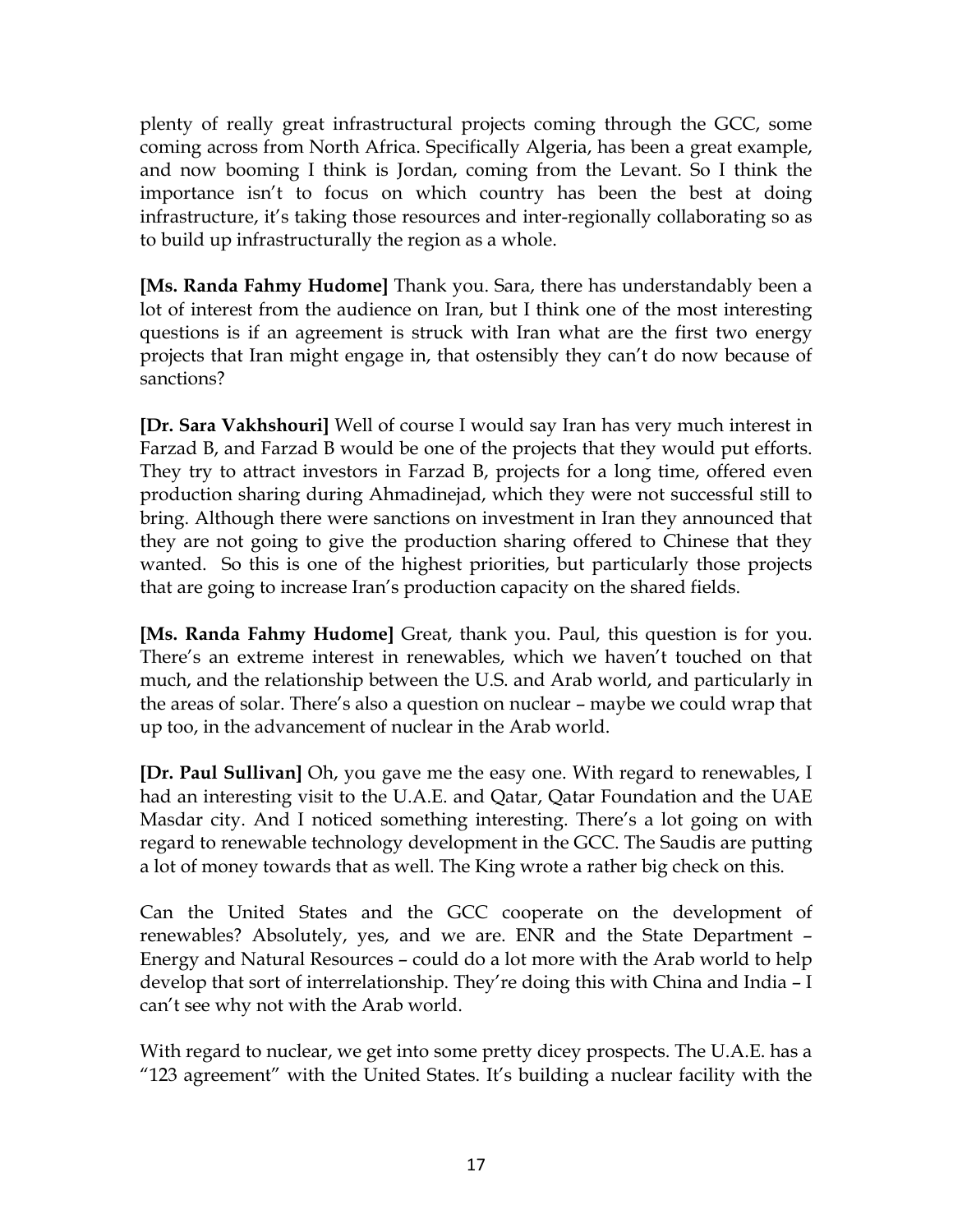Koreans just southwest of Abu Dhabi. Most of that's going to be used for water desalination, but also to produce electricity.

Egypt has some idea of developing nuclear power. For some reason it makes me slightly nervous right now. Libya – I think we should forget about that.

The Moroccans are focusing very much on renewable energy. I was in a meeting with some Moroccan businesspersons and leaders a couple of months ago and they're focusing a lot on solar, but with regard to this part of the world or any part of the world focusing more on renewables they have to understand and I'm sure they do that this is intermittent power. There has to be a development of energy storage to make this happen right, otherwise the electricity system could be unstable on days with not much wind. The problem with sun really doesn't exist in this part of the world.

The nuclear situation and proliferation – I think that would be something that would need to be worked out, but clearly the Koreans, the Chinese, the Japanese, the Russians, and others are also interested in developing that in this part of the world.

**[Ms. Randa Fahmy Hudome]** Great. Jamie – question for you regarding domestic U.S., particularly oil production, as U.S. consumers remain one of the largest consumers in the world. Do you think that this increase in domestic production is enabling U.S. consumers? And how do you explain, coupled with that, the lower prices at the gasoline pump in light of the geopolitical stress and turmoil going on in particularly the largest area of production today?

**[Mr. Jamie Webster]** Well certainly Americans are benefiting from both lower prices in terms of the consumers, lower gasoline prices across the board, but actually for the last several years economically, the U.S. and consumers and businessmen have been benefitting quite dramatically. We've got royalty owners that are getting a check every month. My brother graduated with a master's degree in history and surprisingly could not find a job in anything but the energy industry, so I was happy for that. So there's been a real benefit kind of across the board.

In terms of why we've switched from kind of geopolitical risk to the fundamentals is largely for the last couple of years it's been more about the risk, meaning will Iran do "X" or will this happen, not actually impacting the actual supplies or demand.

What has happened since June is actually not a risk but an actual volume, which is Libya production coming back on quite strongly. Realize that for the last